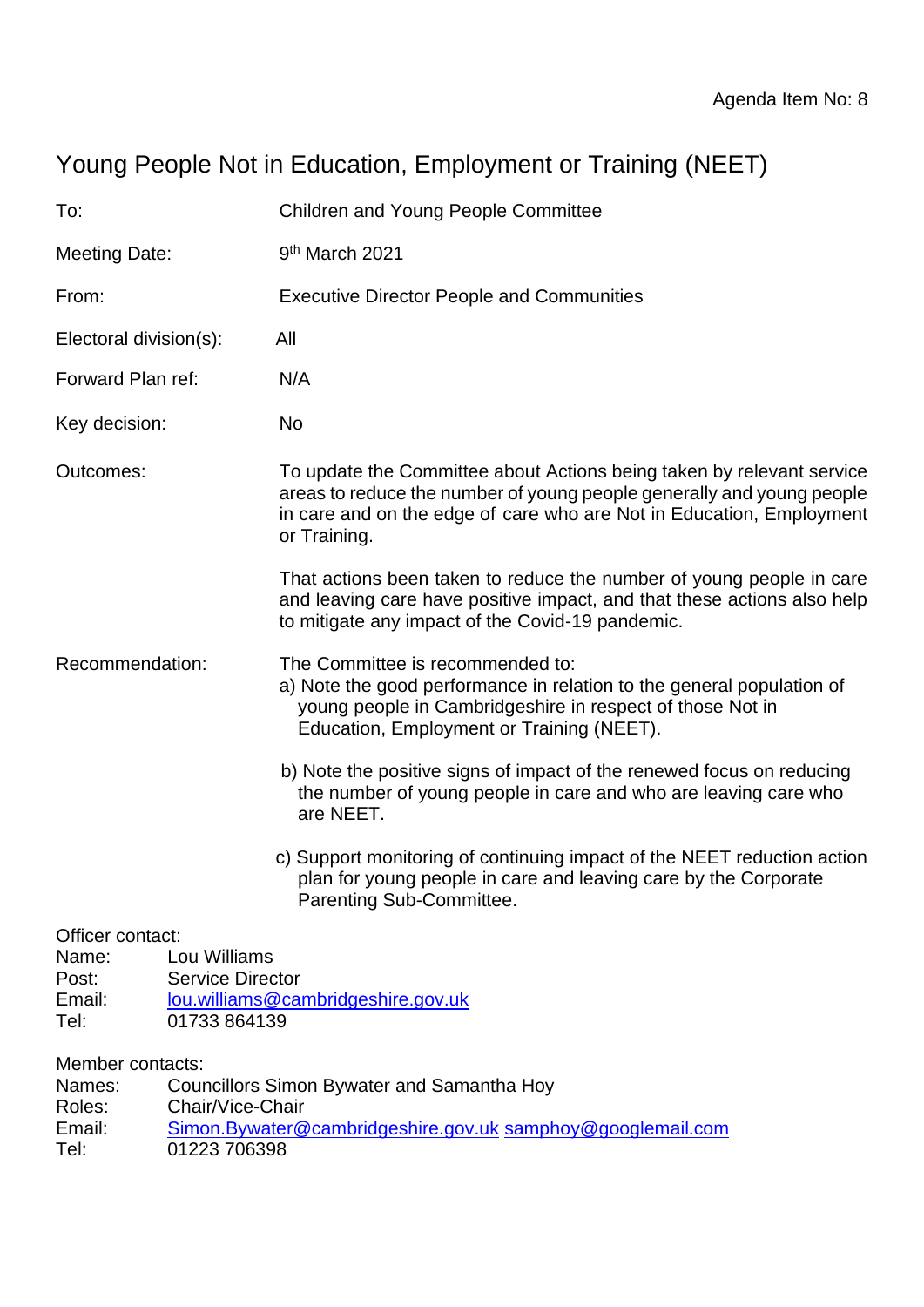## 1. Background

- 1.1. The Children and Young People Committee asked for a follow up report in relation to young people who are not in education, employment or training [NEET] when the issue was last discussed at Committee in July 2020.
- 1.2. This follow up report provides some information about young people who are NEET among the population as a whole, as well as providing information about young people who are NEET and who have left care or are leaving care.
- 1.3. The report concludes by outlining the overall approach being taken to ensure that as many young people as possible are supported into Education, Employment and Training.

### 2. Main Issues

#### **Summary of performance: young people who are in employment, education or training**

2.1. For a number of years, Cambridgeshire County Council has been less successful in supporting young people in care and leaving care into sustained employment, education and training than similar authorities, regional or England averages. The table below summarises performance in relation to the percentage of young people leaving care aged 17-21 who are in education, employment or training [EET]:

|      | Cambridgeshire | <b>Regional Ave</b> | <b>Statistical</b><br>Neighbour Ave | <b>England Ave</b> |
|------|----------------|---------------------|-------------------------------------|--------------------|
| 2016 | 28.0%          | 48.0%               | 48.8%                               | 49.0%              |
| 2017 | 37.0%          | 50.0%               | 49.1%                               | 50.0%              |
| 2018 | 47.0%          | 51.0%               | 54.0%                               | 51.0%              |
| 2019 | 47.0%          | 52.0%               | 54.8%                               | 52.0%              |
| 2020 | 44.0%          | 54.0%               | 55.1%                               | 53.0%              |

*Table 1: Young People leaving care aged 17 – 21 EET Birthday Check* 

- 2.2. This performance indicator provides a snap-shot of the status of a young person between 17 and 21 on their birthday. This allows for comparisons to be made with other areas but can only provide an indication of the picture, since some young people move in and out of employment, education and training quite regularly.
- 2.3. It is disappointing that the data indicates a reduction in performance for 2020 compared with 2019 and 2018. While it is possible that this may in part be linked to the change in reporting systems that took place at the beginning of 2020, this is unlikely to be the whole explanation. More positively, however, is the picture that is emerging from more recent and regularly collected performance information, as set out in the table below: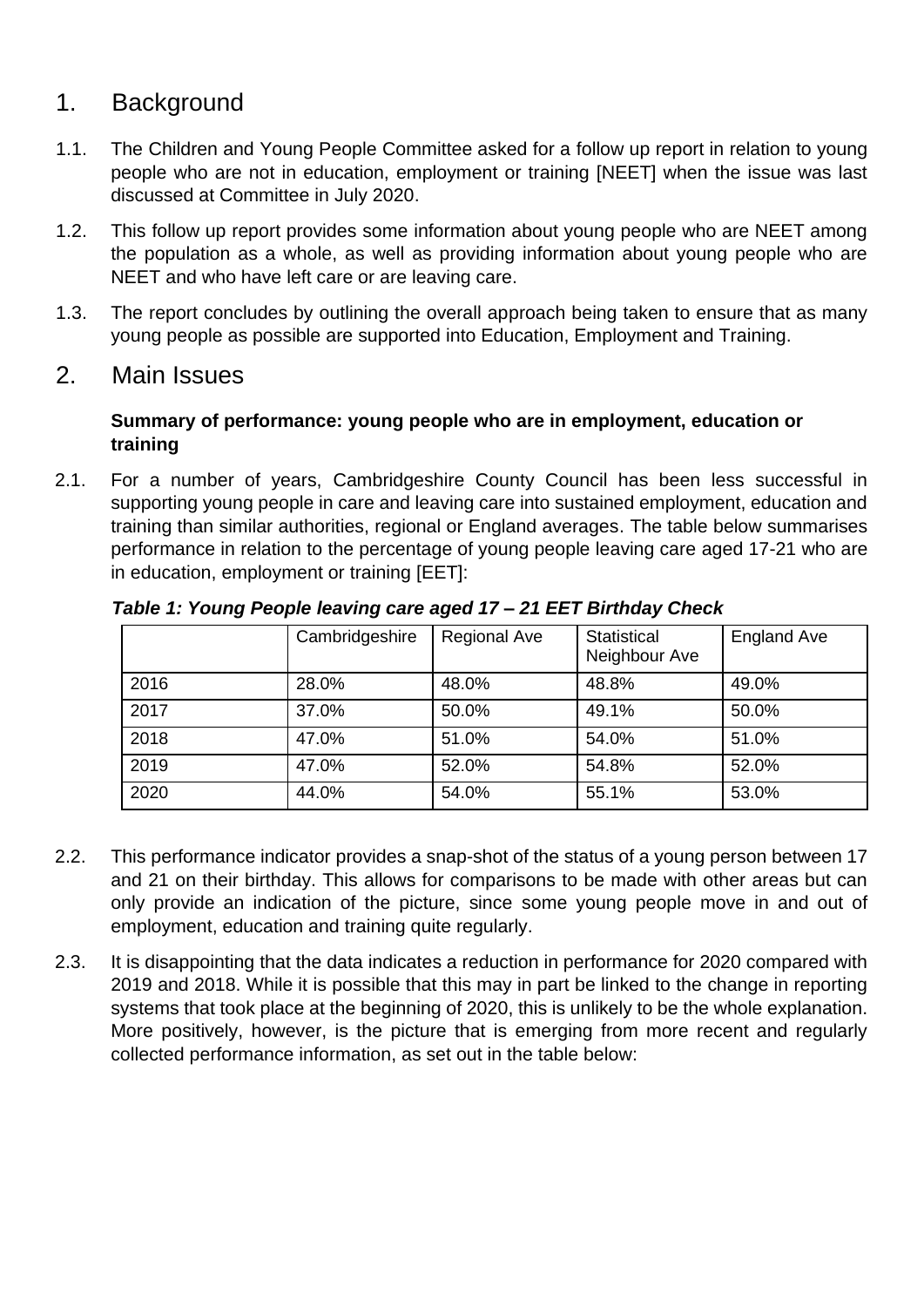| Month            | 17-21 Care Leavers EET% |
|------------------|-------------------------|
| May 2020         | 52.4%                   |
| <b>June 2020</b> | 52.2%                   |
| <b>July 2020</b> | 53.1%                   |
| August 2020      | 54.7%                   |
| September 2020   | 56.0%                   |
| October 2020     | 55.3%                   |
| November 2020    | 57.4%                   |
| December 2020    | 57.8%                   |

*Table 2 Monthly tracking data: 17-21 year old care leavers who are EET:*

- 2.4. This monthly tracking information shows a more positive picture, with December performance above that of the average of our statistical neighbours in relation to the birthday check data in table 1. We would expect to see at least some of this improved performance feeding into the next round of national data.
- 2.5. Changes to the structure of children's social care services following the 'Change for Children' programme at the end of 2018 and beginning of 2019 resulted in dedicated teams for young people leaving care. Prior to this date, care leavers were supported by teams that also supported children in care. One of our reasons for setting up dedicated teams for care leavers was because in a mixed purpose team, children in care are always likely to receive the greater priority.
- 2.6. It is to be hoped that this change, together with the renewed focus on supporting young care leavers into education, employment and training through the action plan discussed in detail later in this report, is now having impact.
- 2.7. As far as the more general population of young people in Cambridgeshire is concerned, data indicates a much more encouraging picture. National data for the proportion of young people who are NEET indicates that Cambridgeshire is in the top 20% of authorities nationally, and second in both the regional and statistical neighbour group:

|      | Cambridgeshire        | Eastern Region              | <b>Statistical Neighbours</b> |
|------|-----------------------|-----------------------------|-------------------------------|
|      | <b>NEET &amp; Not</b> | <b>NEET &amp; Not Known</b> | NEET & Not Known %            |
|      | Known %               | %                           |                               |
| 2016 | 3.7%                  | 4.9%                        | 5.7%                          |
| 2017 | 3.2%                  | 4.8%                        | 6.1%                          |
| 2018 | 3.3%                  | 4.3%                        | 5.4%                          |
| 2019 | 3.0%                  | 4.1%                        | 5.4%                          |
| 2020 | 3.3%                  | 4.5%                        | 5.4%                          |
|      |                       |                             |                               |

*Table 3: Cambridgeshire Overall 16-18 NEET Data* 

2.8. The most recent local data for the proportion of young people in the general population in Education, Employment or training as of December 2020 is set out below: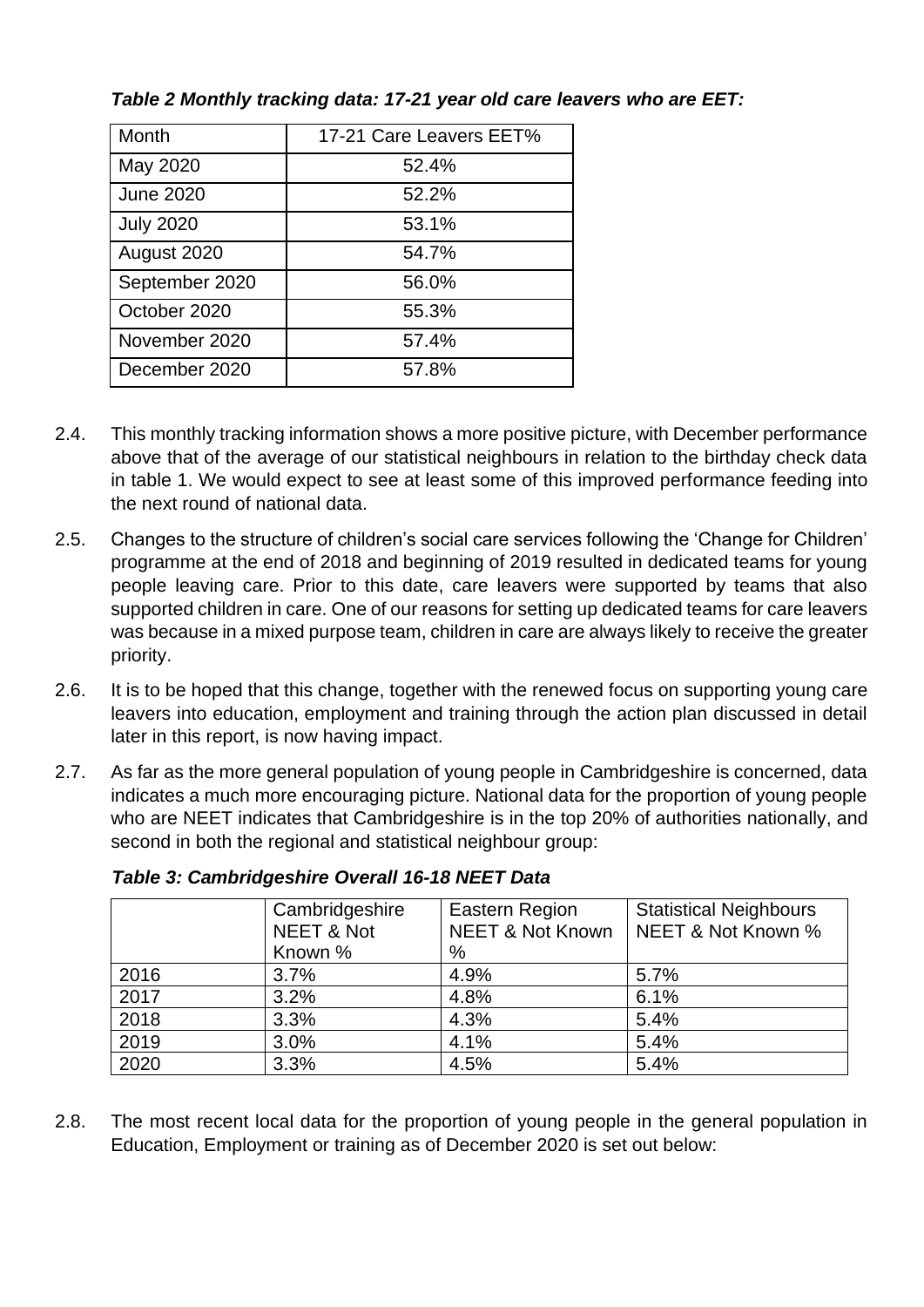#### *Table 4: Overall EET 16 – 18 Monthly Data*

|               | Cambridgeshire   Regional Ave |       | <b>Statistical Neighbour Ave</b> |
|---------------|-------------------------------|-------|----------------------------------|
| December 2020 | 94.4%                         | 93.3% | 92.5%                            |

#### **Comparison: NEET and EET for Care Leavers and the general population**

- 2.9. There are a number of reasons why drawing direct comparisons between the general population of young people not in education, employment and training and those who are in care or have left care is difficult. These include:
	- **The cohort sizes are very different:** There are approximately 12,500 young people aged between 16 and 18 in Cambridgeshire, compared with an overall population of care leavers of around 400.
	- **The age grouping is different:** Nationally collected data for care leavers covers the age group of 17-21, while the general NEET population indicator is for 16-18 year olds. The significant education system changes at age 19, together with the different age range make direct comparisons very difficult.
- 2.10. In terms of young people in care and aged 16-18, only a relatively small number are not in employment, education or training at any one time, which is encouraging. The most recently available figure for December 2020 was 23.

#### **Impact of Covid-19 on NEET and EET in Cambridgeshire**

- 2.11. From a statistical point of view, it is probably too early to be able to point to a concrete impact on NEET and EET numbers as a result of Covid-19. It is entirely reasonable to assume that there will be an impact from any prolonged economic downturn that follows the pandemic. Experience from past economic downturns is that employment for young people is disproportionately adversely affected. Unlike in any previous economic down turn, young people, and vulnerable young people in particular, are likely to also be striving to cope with disruptions to their schooling and educational progression.
- 2.12. While impact in respect of NEET and EET may not yet have been seen, young people have been affected by Covid-19 in other ways. The following paragraphs provide a brief summary of the some of the issues and the ways in which services have worked together to help young people leaving care to overcome these.
- 2.13. In March 2020, a Covid-19 Care Leaver Work stream was formed across Cambridgeshire and Peterborough to identify any possible impact this might have on our young people. The main risks that were identified included digital poverty, isolation, financial hardships, and adherence to restrictions.
- 2.14. Our Specialist Personal Adviser was able to link with other organisations and successfully bid for grant funding for laptops, connectivity devices and essential food supplies, while becoming an approved referral agent to the Trussell Trust Foodbank Network. We issued accessible information to our young people with regards to adherence of the restrictions and worked with accommodation providers to ensure young people were not jeopardising their tenancy agreements by breaking restrictions. Hampers of emergency essentials were delivered in line with Covid-19 restrictions to our most vulnerable young people.
- 2.15. As the pandemic has progressed, we have worked closely with our care experienced young people to continue to provide support as the national and local context of restrictions have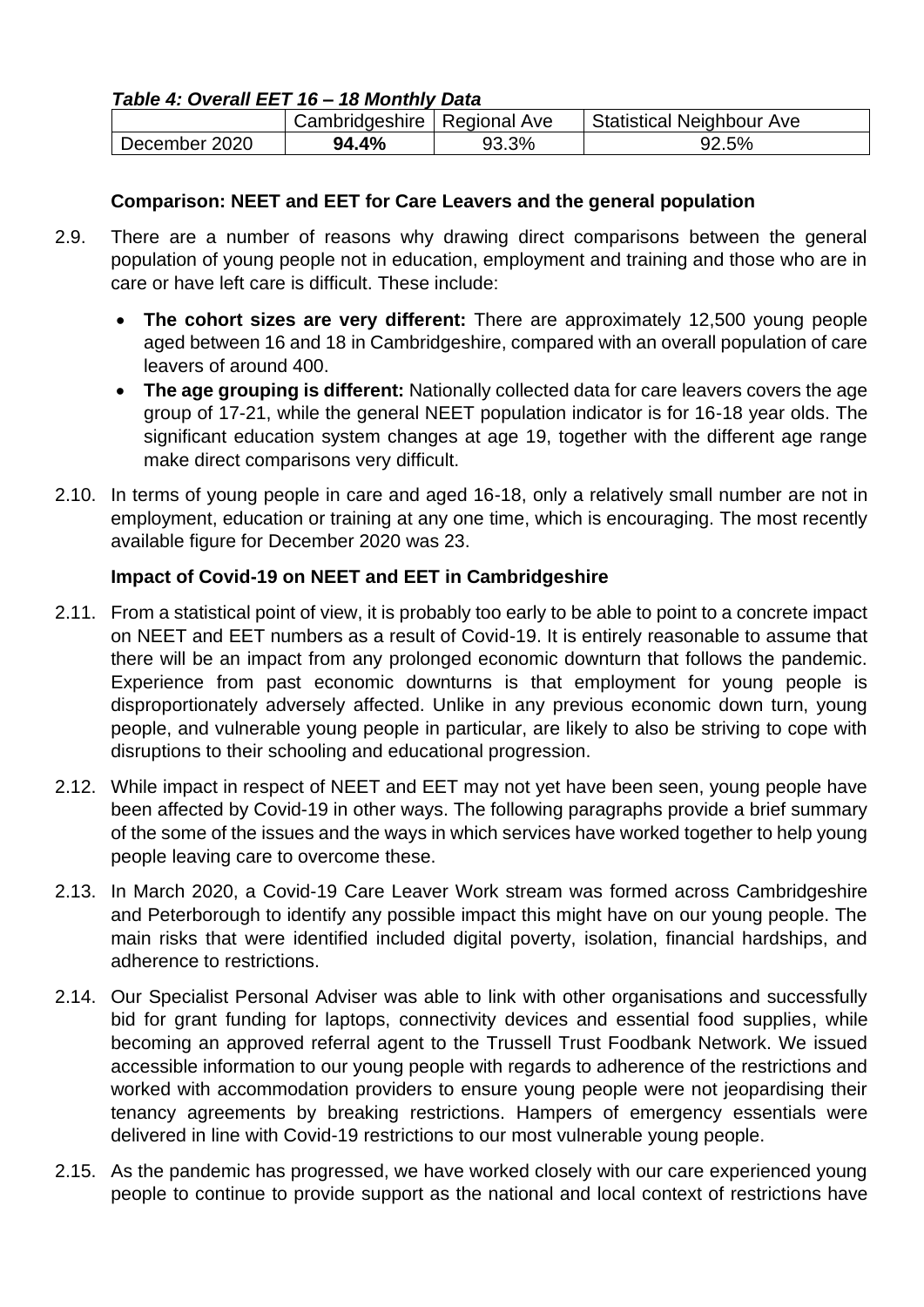changed over the last 12 months. We have also sought to address areas of disadvantage facing our care leavers when compared with the general population.

- 2.16. Many of our young people were living in accommodation without access to the internet and did not own suitable devices for accessing on line information. Indeed, digital exclusion has emerged as the issue that had the potential to be the issue that hat the biggest impact for them.
- 2.17. More than 100 laptops have been purchased through grant funding or distributed to care leavers from the allocation received from the Department for Education. Young people at risk of not being able to access further or higher education courses were prioritised initially. We now have an agreement with Cambridgeshire County Council IT services to repurpose any unused laptops for our care leavers, creating an on-going source of equipment for the foreseeable future.
- 2.18. There have not been any instances of Cambridgeshire care leavers supported by the service dropping out of their course or being unable to join learning as a result of digital poverty. Indeed, some young people have benefited from the move to virtual learning, and are accessing courses that they previously did not feel able to access on a face to face basis, feeling more confident in the more anonymised space of on-line learning.
- 2.19. Many young people have also found engagement with their personal advisers easier through on-line visiting, although face to face visits have also continued, particularly where young people have additional vulnerabilities.
- 2.20. While it seems inevitable that there will be a negative impact for young people from any economic downturn that follows the pandemic, there have also been some clear benefits to many from an increase in virtual learning and support. We will work hard to ensure that as we move out of restrictions, we preserve the benefits that we have learned in the last year.

#### **Summary of work to promote education, employment and training for children in care and care leavers**

- 2.21. This section provides a brief summary of the work that has taken place since the last report to Committee to support young people in care and leaving care to remain in education, employment or training. This work is aligned with the action plan, which can be found as Appendix 1 to this report.
- 2.22. Monthly NEET reduction meetings are held at which any young person who is NEET is discussed at least on a bi-monthly basis. These discussions include information about aspirations and interests for individual young people, and the practical steps that need to be put in place to support the young person into employment, education or training.
- 2.23. This approach is having impact across the children in care and care leaving teams in Cambridgeshire, and is helping to support Personal Advisers to in turn support young people to take the steps needed to begin to achieve their aspirations. Personal Advisers have all been trained in relation the development of Personal Education Plans [PEPs], enabling them to actively contribute to PEP meetings, which identify any additional support a young person may need to achieve their goals.
- 2.24. A specialist NEET/EET Personal Adviser provides additional advice and support to case holders, and where appropriate, visits young people to discuss interests and future plans.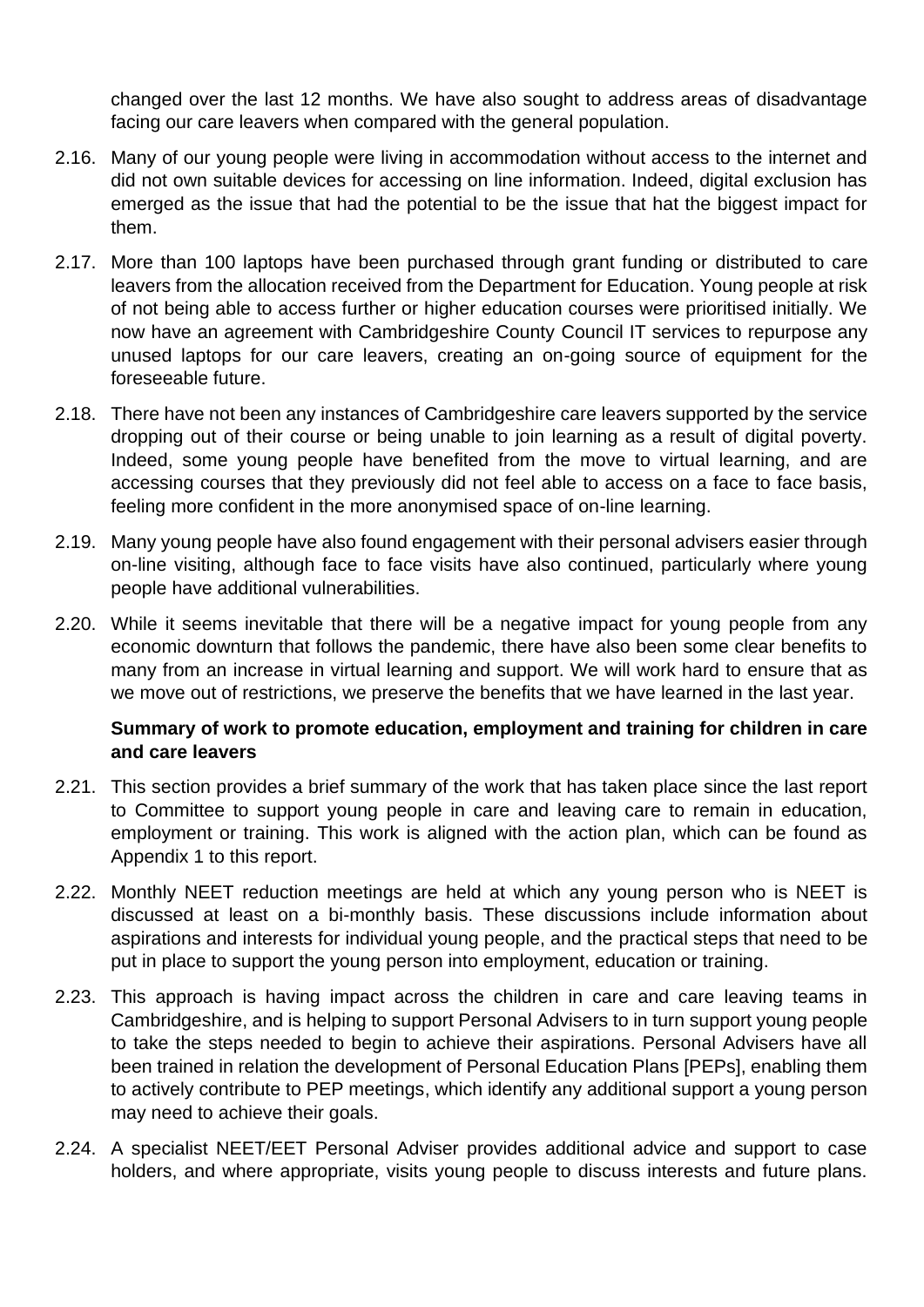Such support can include helping to prepare for further education interviews, develop applications for university, and support with writing Curriculum Vitae's.

- 2.25. During the spring and summer, monthly editions of an internal education newsletter are produced, which help to keep personal advisers up to date with available training and study options on offer. In the last year, this contributed to a good take up of online courses including with the Prince's Trust and the Cambridge Regional College. Overall, Cambridgeshire saw an increase in young people accessing training opportunities in the current year compared to previous years.
- 2.26. An aspirations audit was completed and this has developed into an aspiration project that aims to provide enhanced careers guidance, quality work experience opportunities and extracurricular activities. This has resulted in the recruitment of an Aspiration Project Worker by the virtual school, who will now take the lead in coordinating this work. The service is also developing a leaving care activity offer and is linking with the Regions of Learning City Council project.
- 2.27. Work to promote Higher Education has continued with a virtual event for Foster Carers and a virtual open day for Children in Care/Care Leavers in conjunction with Anglia Ruskin University. A new Higher Education booklet has been produced in conjunction with Take your Place, run by the Network for East Anglian Collaboration Outreach.
- 2.28. The service continues to develop and promote training opportunities such as those provided by companies such as by BEATS Learning, New Meaning PACE and The Consultancy Home Counties. The service is currently working with groundworks on a project targeted at those who have dropped out of English as an Additional Language course, as a way of attempting to re-engage those young people in learning and specifically to help reduce barriers to further education, employment and training.
- 2.29. Job hunting packs have been launched to support young people who are looking for employment, with a simplified version for those who are developing their English language.
- 2.30. A Task and Finish group had been established with colleagues from the Special Educational Needs and Disability service, which is seeking to develop a better integrated offer to young people leaving care who also have Education, Care and Health Plans.
- 2.31. The service has been working with the Department for Work and Pensions to ensure that work coaches are proactively encouraging care leavers to take up opportunities under the Government's Kickstart scheme, and assist them with applications. Alongside this, we are part of the group for the Cambridgeshire and Peterborough Kickstart Gateway plans, which will mean that care leavers claiming Universal Credit will be well placed to take up work placements.
- 2.32. The virtual school is developing a trauma informed programme with input from educational psychology. With a working title of Ace the Race, the aim of the programme is to work with some of our harder to engage care leavers who are NEET, aged between 16 and 18 and who are not attending education. The programme will work with them to develop resilience skills, support positive self-esteem and develop motivation and aspiration.

#### **The Cambridgeshire and Peterborough NEET Strategy Group**

2.33. In October 2020 a NEET Strategy group was formed across Cambridgeshire and Peterborough with the aim of developing a cross system strategy which harnesses every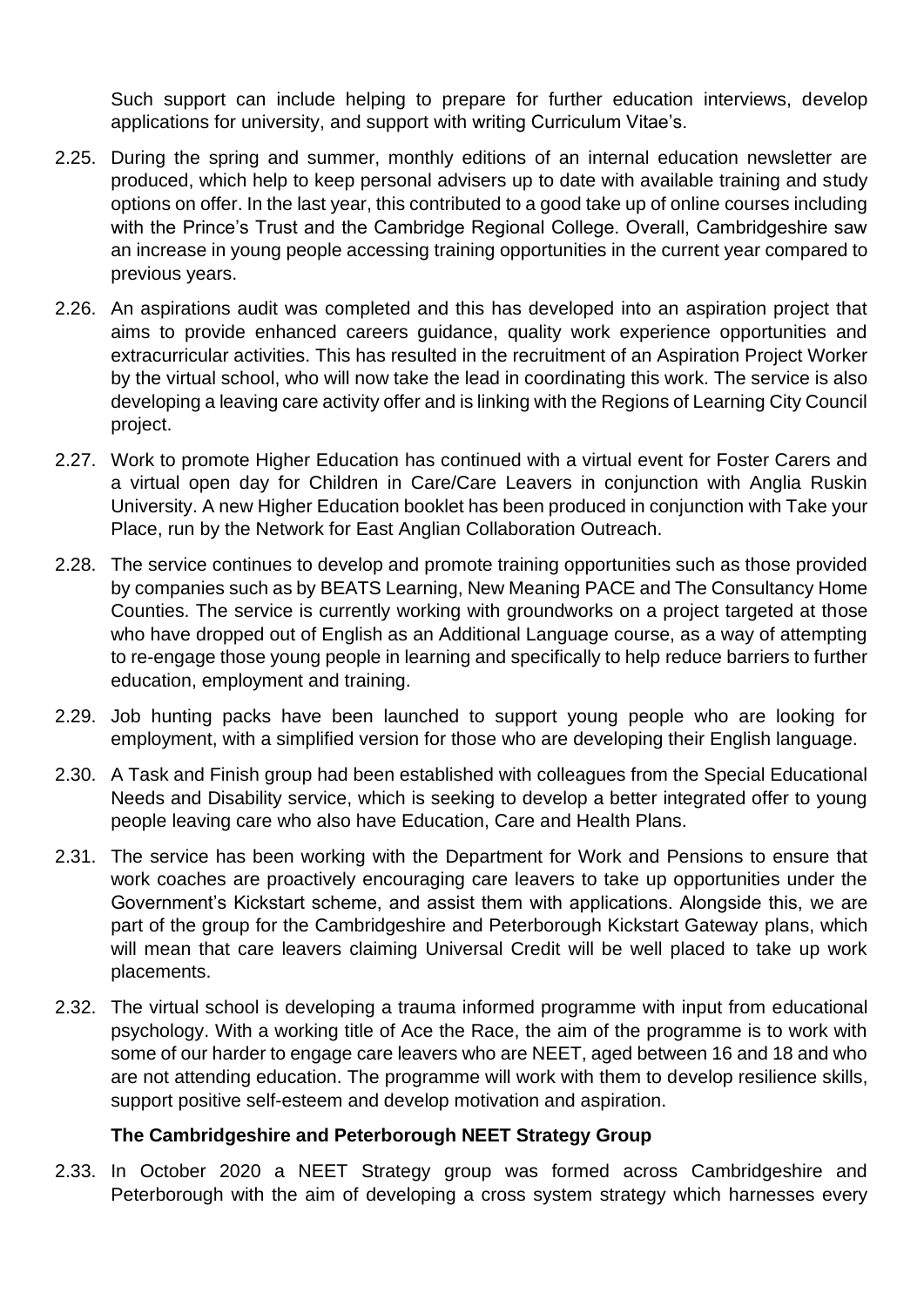opportunity to drive down the number of NEET Young People in Peterborough and Cambridgeshire particularly in existing and newly vulnerable groups.

2.34. The work of the NEET strategy group is informed by and feeds in to both the Early Help Strategy and Best Start in Life programme. Primary reporting is to the Health and Wellbeing and Early Help Partnership Boards, which are chaired by the Director of Children's Services. The lead officer for the strategy is the Head of Service for Think Communities. This is because addressing NEET is a cross cutting issue that requires a whole system approach. The priority is to deliver NEET interventions through place based approaches into the future. The following schematic summarises governance arrangements and key relationships with other boards and activities:



- 2.35. The aim is to pull together engagement by the Combined Peterborough & Cambridgeshire Authority, Adult Education and learning, Children's Social Care, Early Help and Special Educational Needs and Disability services and create much closer links with the community, voluntary and faith sectors as well as District, Parish and Town Councils, to seek out opportunities to support NEET young people.
- 2.36. The strategy group identified the need for more focus, collaboration and synergy in the way NEET issues were tackled and agreed the best way to achieve this was with an overarching NEET plan. The plan links to individual service NEET reduction plans and aims to:
	- Identify cross cutting issues;
	- Develop a unified and holistic set of actions to reduce NEET;
	- Increase cooperation and efficiency
	- Reduce duplication;
	- Increase the profile of NEET to draw in additional funding.
- 2.37. Four work streams have been identified to support the above aims, Individual Responsible Officers have mapped service level actions under these:
	- Data and Impact;
	- Early Intervention, Identification and Tracking;
	- Support Vulnerable Young People;
	- Development of Opportunities.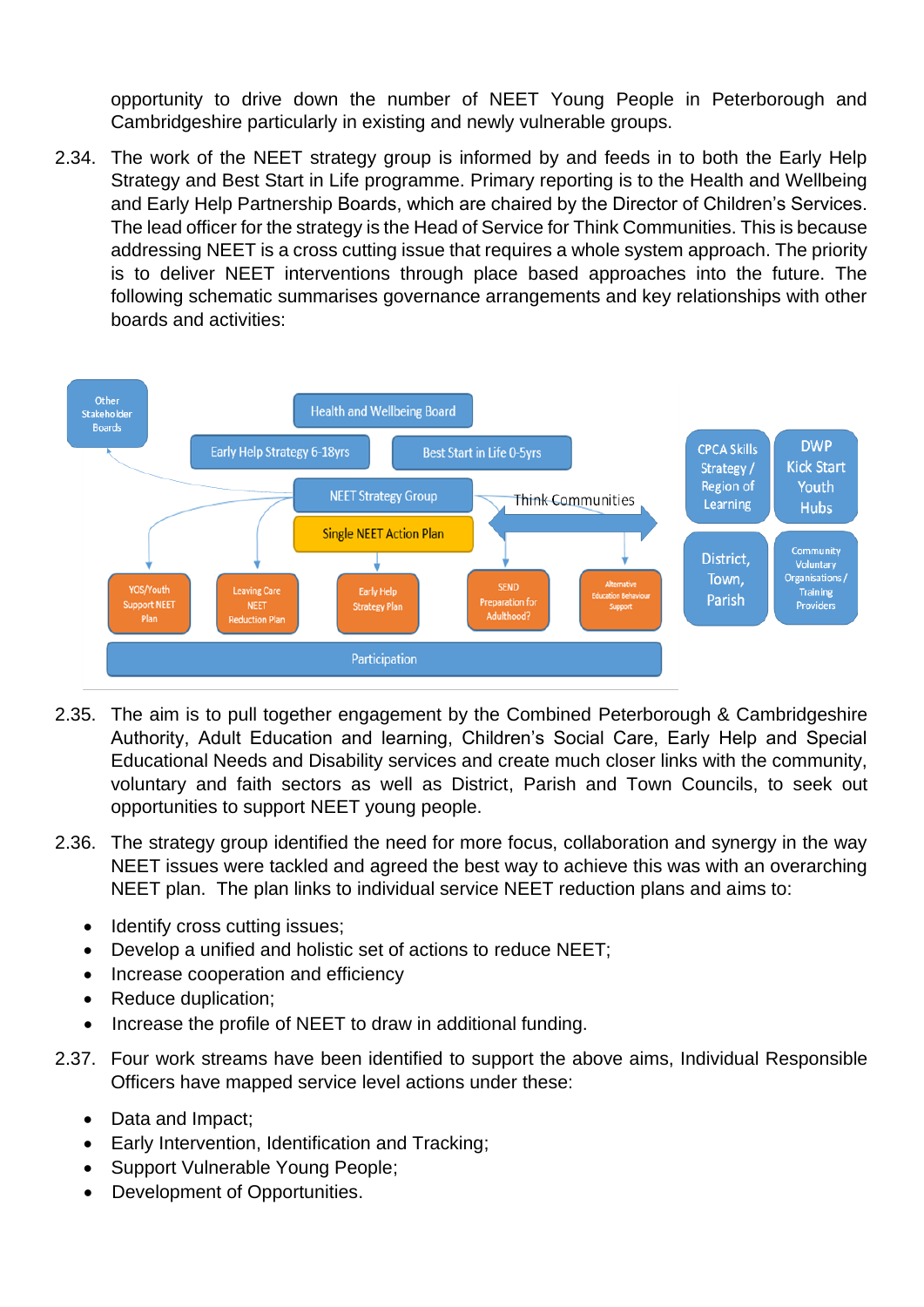2.38. The strategy group is leading the development of a cross-cutting NEET Reduction Strategy, which should be completed by April 2021. The draft vision is:

> "All young people in Cambridgeshire and Peterborough will be encouraged to meet their full potential and get the support that they need to make a positive transition in to Education, Employment and Training. Young People are placed at the centre of a co-ordinated system that makes sense to them with focus given to those Young People who face multiple barriers to EET to ensure they get the support that they need to progress"

- 2.39. As is illustrated by the above examples, there has been a continued and considerable focus of supporting all young people, and young people leaving care in particular, into education, employment and training. More information on actions can be found in the action plan appended to this report.
- 2.40. There are positive signs that this work is having an impact for our care leavers and while the full impact of any economic downturn is yet to be felt, this continuing focus does mean that we have made good preparation for the challenges that are likely to lie ahead.

### 3. Alignment with corporate priorities

3.1 A good quality of life for everyone

The following bullet points set out details of implications identified by officers:

- Supporting young people into continued education, employment or training has long term benefits for them as individuals as well as for the broader community. Engagement in these activities builds independence and resilience and is associated with higher levels of self-regard and independence.
- 3.2 Thriving places for people to live

The following bullet points set out details of implications identified by officers:

- Ensuring that young people are successful in remaining in education, employment and training contributes to broader community wellbeing, increasing economic activity and helping to address poverty and economic and social disadvantage.
- 3.3 The best start for Cambridgeshire's children

The following bullet points set out details of implications identified by officers:

- As corporate parents, we share responsibility for ensuring that our children and young people in care and young people leaving care are supported to develop the skills and resilience they need in order to successfully make the transition into adulthood; being in education, employment or training is a vital aspect of this transition.
- 3.4 Net zero carbon emissions for Cambridgeshire by 2050
	- There are no significant implications in this report that relate to this priority,